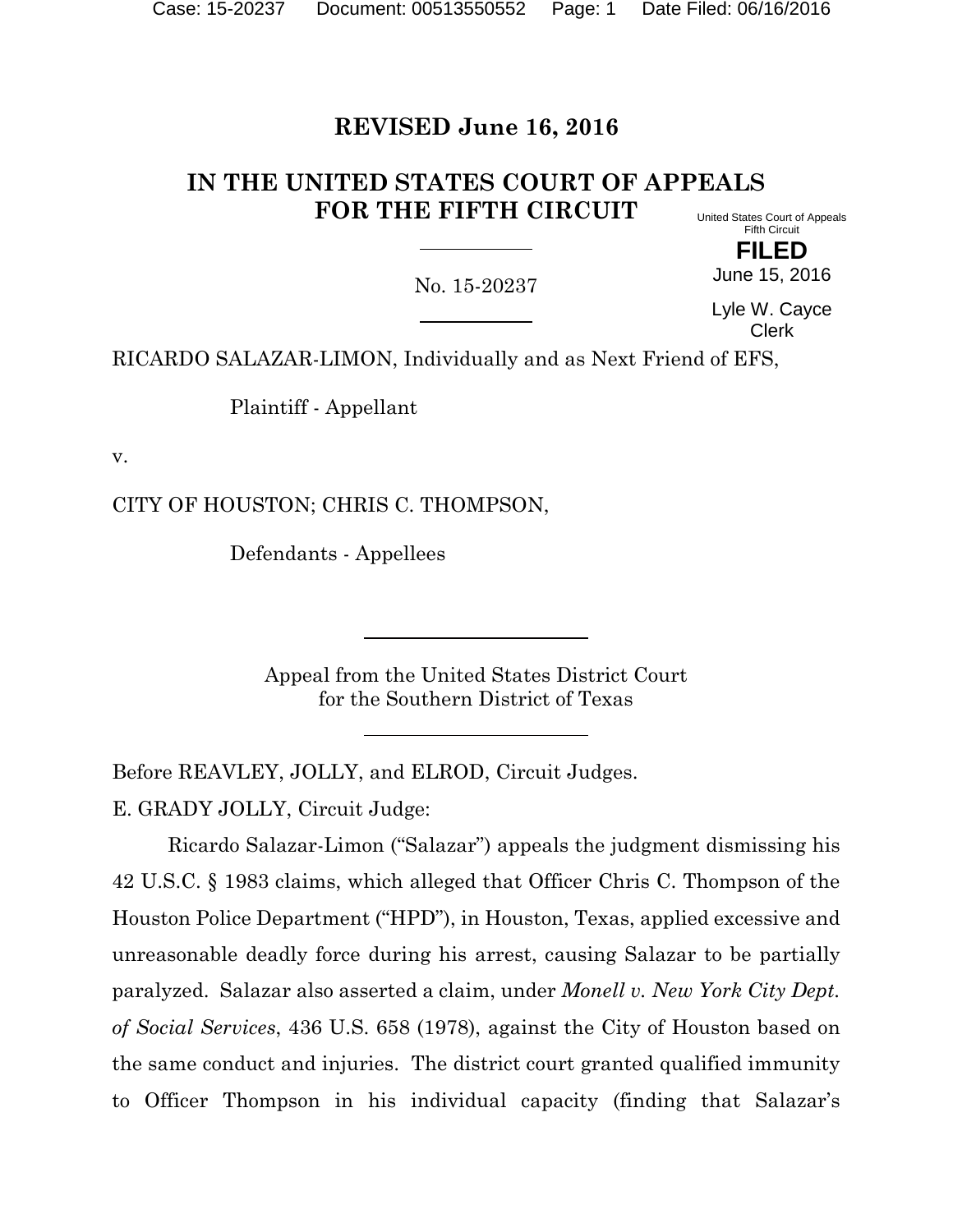constitutional rights had not been violated during the arrest) and also denied Salazar's claims under *Monell*. Salazar appealed. We AFFIRM.

I.

In reviewing an appeal from a summary judgment, we "view the facts in the light most favorable to the non-moving party and draw all reasonable inferences in its favor." *See Deville v. Marcantel*, 567 F.3d 156, 163–64 (5th Cir. 2009).

On October 29, 2010, around midnight, Salazar was driving on Houston's Southwest Freeway. Three other men were in his truck. Salazar had drunk at least four or five beers in the previous two hours—and had the remainder of the 12–pack with him in the truck.

Officer Thompson observed Salazar's truck weaving between lanes and speeding in excess of the posted limit. In response, Officer Thompson turned on his lights and sirens, and Salazar pulled over on the right shoulder of the elevated overpass, next to a low retaining wall. About two feet separated the freeway wall from the passenger side of Salazar's truck. Officer Thompson parked his patrol car about four feet behind Salazar's truck. Before getting out of the patrol car, Officer Thompson ran a search on Salazar's license plate to see if the truck was stolen; it was not.

Officer Thompson approached the driver's window of Salazar's truck and asked Salazar for his license and proof of insurance. Lacking a U.S. license, Salazar complied by giving Officer Thompson his Mexican driver's license. Officer Thompson returned to his patrol car and checked the driver's license, which showed Salazar had no open warrants or charges pending against him. Officer Thompson then returned to the driver's window of Salazar's truck, asking Salazar to step out. Salazar complied, walked to the back of his truck, and stood next to Officer Thompson in the space between the back of the truck and the front of the patrol car.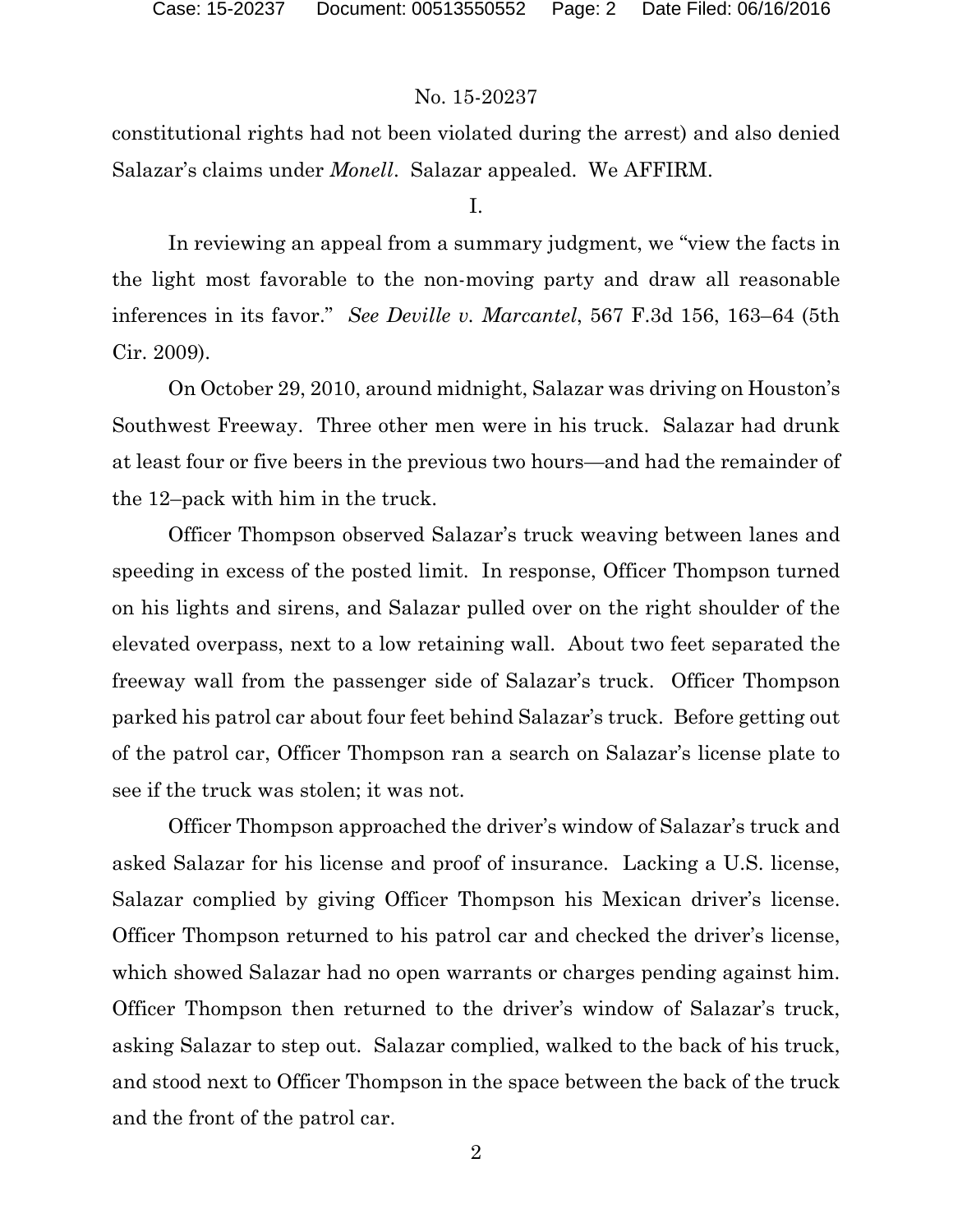### No. 15-20237

Officer Thompson and Salazar dispute certain details of what happened next, but it is undisputed that: 1) Officer Thompson tried to handcuff Salazar; 2) Salazar resisted; 3) a brief struggle ensued (in which neither party was injured);<sup>[1](#page-2-0)</sup> and 4) after the brief struggle, Salazar pulled away, turned his back to Officer Thompson, and walked away along the retaining wall and the passenger side of his truck.

At this point, Officer Thompson pulled out his handgun and ordered Salazar to stop. Salazar did not immediately comply and took "one or two" more steps. Officer Thompson testified he then saw Salazar turn left and reach toward his waistband, which was covered by an untucked shirt that hung below his waist.<sup>2</sup> Further, Officer Thompson testified that he perceived the combination of Salazar's actions to be consistent with a suspect retrieving a weapon from his waistband. Officer Thompson fired a single shot, hitting Salazar in the right lower back.

Upon inspection, Officer Thompson determined that Salazar was not armed. Salazar survived, but the gunshot wound left him partially paralyzed.

Salazar was charged with, and pleaded nolo contendere to, resisting arrest and driving while intoxicated.

In Texas state court, Salazar sued Officer Thompson, the City of Houston, and various HPD officials, alleging constitutional and state-law violations. The defendants timely removed the case. Salazar dismissed his claims against all of the HPD officers, except Officer Thompson. Officer

<span id="page-2-0"></span><sup>&</sup>lt;sup>1</sup> Salazar contends in his briefing that he did not "struggle" with Officer Thompson at any point. Salazar alleged in his complaint, however, that he had a "brief struggle" with Officer Thompson after Officer Thompson pulled out his handcuffs. Salazar was convicted on his nolo contendere plea to resisting arrest. The charging instrument alleged that Salazar "push[ed] [Officer Thompson] with his hand."

<span id="page-2-1"></span><sup>&</sup>lt;sup>2</sup> Salazar disputes the direction of the turn, or indeed that he was turning at all at the time he was shot. This factual dispute does not preclude summary judgment for the reasons noted infra.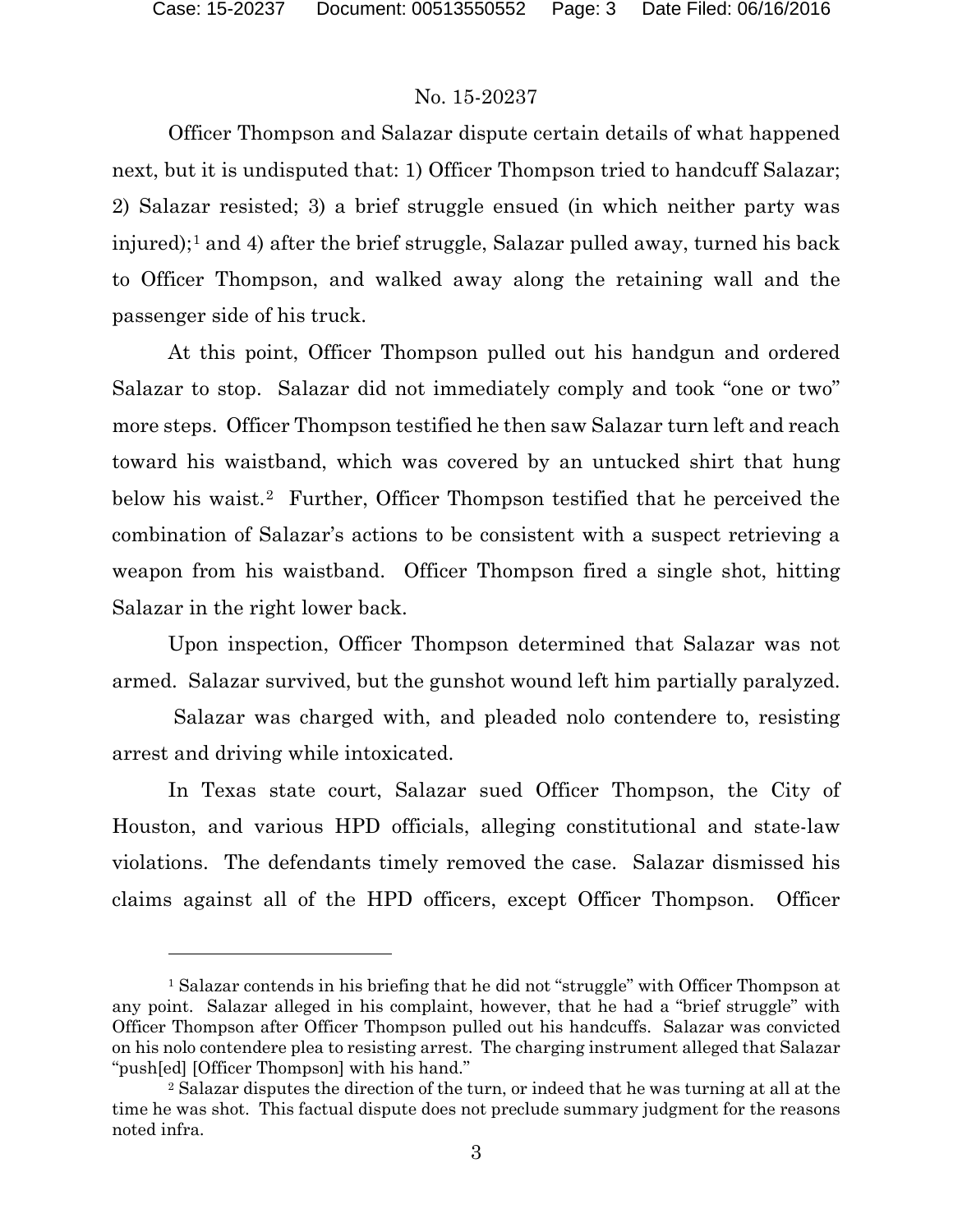Thompson moved for summary judgment, asserting qualified immunity. The City of Houston moved for summary judgment, asserting Salazar's failure to sufficiently plead *Monell* liability as a matter of law.

Addressing Salazar's Fourth Amendment claims against Officer Thompson, the district court determined that "Salazar [] pointed to no summary judgment evidence contradicting Thompson's testimony that he shot because, when Salazar reached for his waistband and turned toward him, he believed that Salazar had a gun and would shoot." *Salazar-Limon v. City of Houston*, 97 F. Supp. 3d 898, 909 (S.D. Tex. 2015). The district court thus concluded that Officer Thompson's use of deadly force was not excessive under the circumstances and that Salazar's constitutional rights were not violated, and accordingly granted qualified immunity to Officer Thompson, dismissing the claims against him. *See id*.

Turning to Salazar's *Monell* claims against the City of Houston, the district court granted the City of Houston's summary judgment motion based on the insufficiency of Salazar's claims as a matter of law. Specifically, the district court denied Salazar's *Monell* claims because the "constitutional violation of a municipal official is a prerequisite to municipal liability," and Salazar "ha[d] not raised a factual dispute material to determining whether [his] *constitutional rights* were violated." *Id.* at 910 (emphasis added) (citations omitted). Thus, "[w]ithout an underlying [constitutional] violation," the district court held, "the § 1983 claims against the municipality fail." *Id.*

Salazar appealed to this Court, arguing that the district court erred in granting Officer Thompson and the City of Houston's motions because genuinely disputed material facts precluded summary judgment. Accordingly, Salazar argues that the district court's grant of summary judgment was error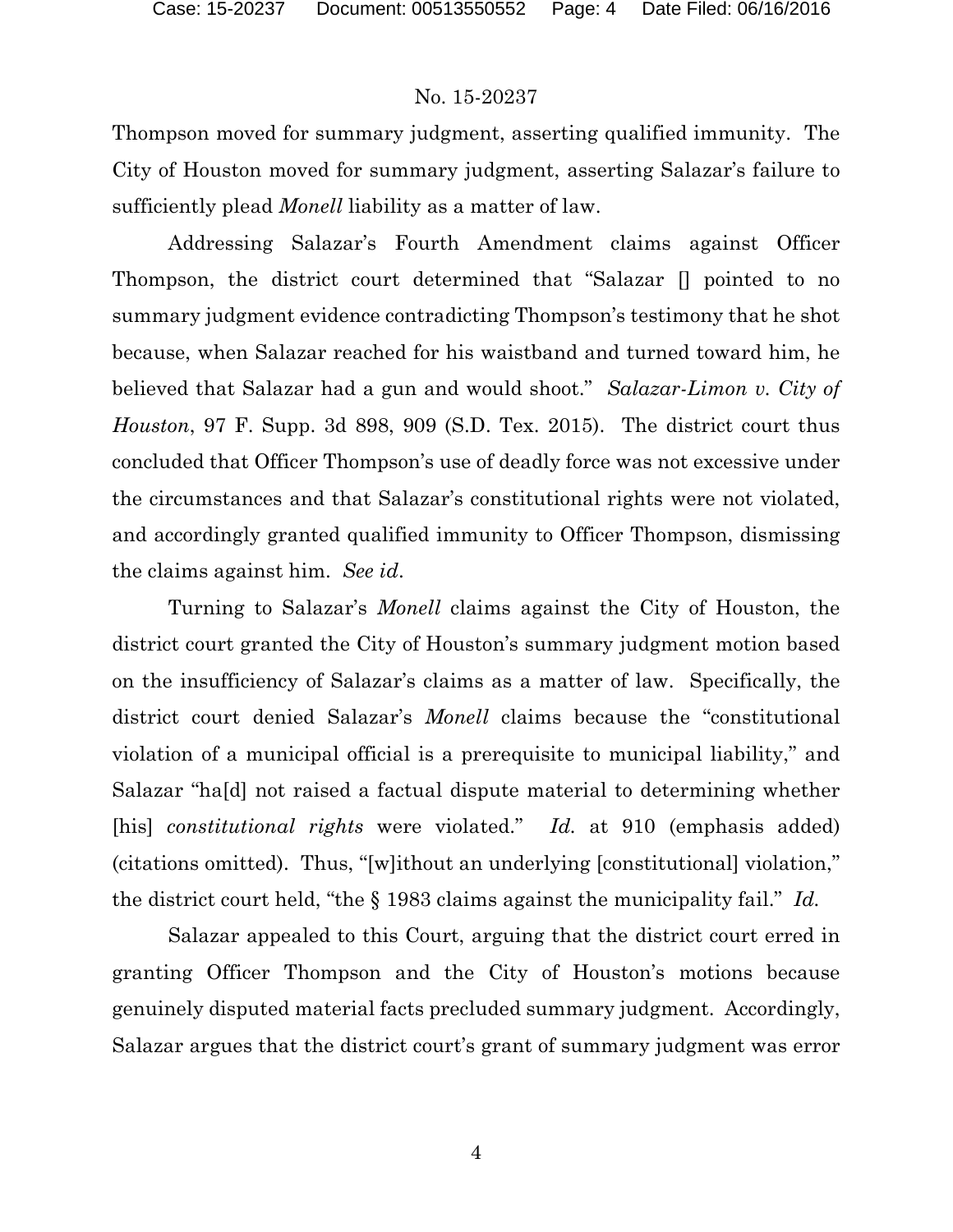### No. 15-20237

and that the judgment should be reversed and remanded for trial against Officer Thompson and the City of Houston.[3](#page-4-0)

### II.

We review the district court's grant of summary judgment de novo, also applying the same standards as the district court. *See Newman v. Guedry*, 703 F.3d 757, 761 (5th Cir. 2012). Summary judgment is only appropriate if "there is no genuine issue as to any material fact and . . . the moving party is entitled to a judgment as a matter of law." *Celotex Corp. v. Catrett*, 477 U.S. 317, 322 (1986). "On a motion for summary judgment, [we] must view the facts in the light most favorable to the non-moving party and draw all reasonable inferences in its favor." *Deville v. Marcantel*, 567 F.3d 156, 163–64 (5th Cir. 2009). "As to materiality, the substantive law will identify which facts are material. Only disputes over facts that might affect the outcome of the suit under the governing law will properly preclude the entry of summary judgment." *Anderson v. Liberty Lobby, Inc.*, 477 U.S. 242, 248 (1986).

### III.

To establish a claim under § 1983, "a plaintiff must (1) allege a violation of a right secured by the Constitution or laws of the United States and (2) demonstrate that the alleged deprivation was committed by a person acting under color of state law." *Whitley v. Hanna*, 726 F.3d 631, 638 (5th Cir. 2013), *cert. denied*, 134 S. Ct. 1935 (2014). Additionally, "[c]laims under § 1983 may be brought against persons in their individual or official capacity, or against a governmental entity." *Goodman v. Harris Cnty.*, 571 F.3d 388, 395 (5th Cir. 2009)).

<span id="page-4-0"></span><sup>&</sup>lt;sup>3</sup> Salazar does not appeal the district court's dismissal of his other federal (conspiracy) and state-law (negligence against Officer Thompson in his official capacity, negligence against the City of Houston, and loss of consortium) claims.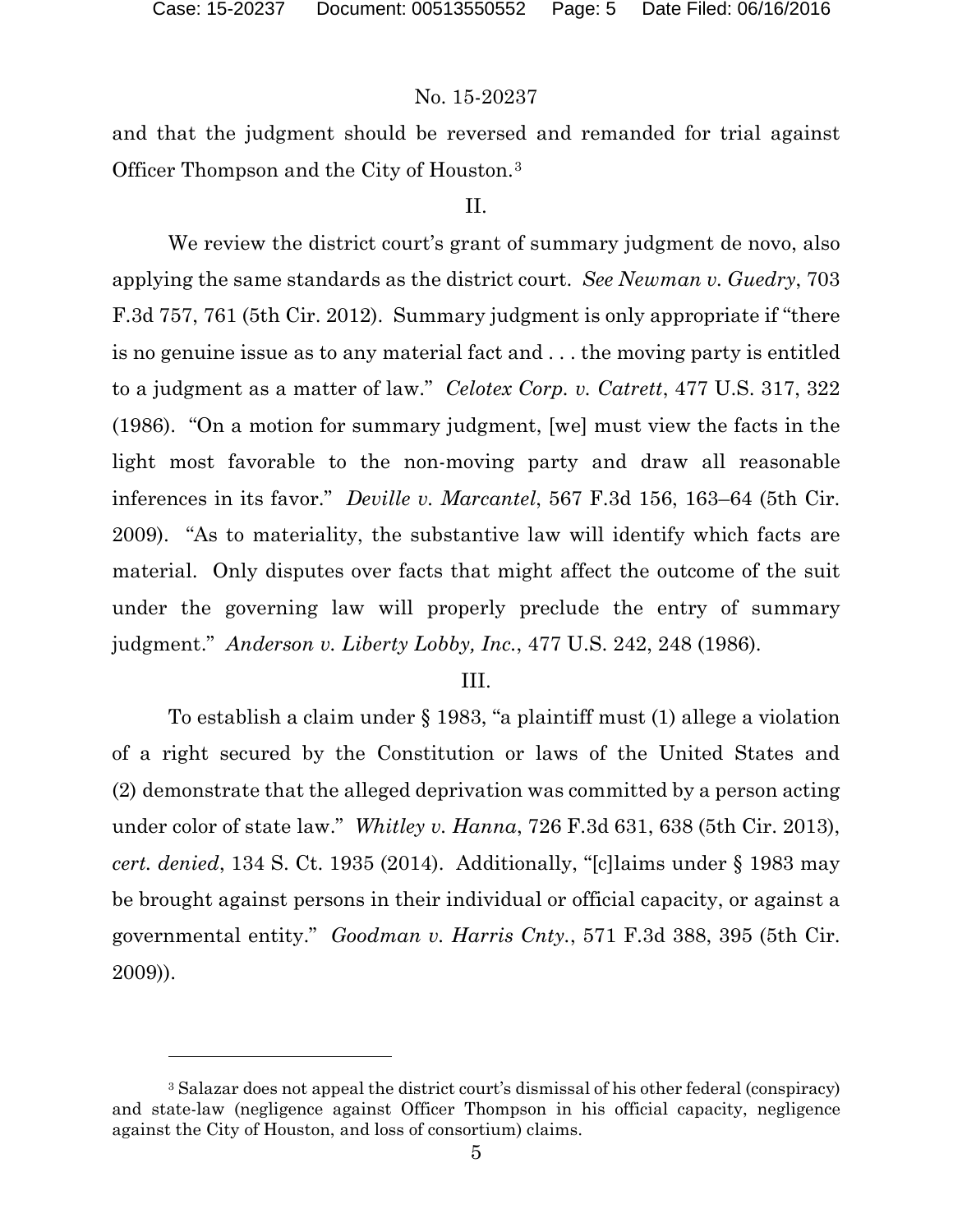A municipality and/or its policymakers may be held liable under § 1983 "when execution of a government's policy or custom . . . by those whose edicts or acts may fairly be said to represent official policy, inflicts the [constitutional] injury. . . ." *Monell*, 436 U.S. at 694; *see also Peterson v. City of Fort Worth*, 588 F.3d 838, 847 (5th Cir. 2009) (requiring plaintiffs asserting *Monell*-liability claims to show "(1) an official policy (2) promulgated by the municipal policymaker (3) [that was also] the moving force behind the violation of a constitutional right").

### A.

First, we turn to Salazar's claims against Officer Thompson. Salazar contends that the district court erred by resolving disputed issues of material fact, and on that basis, by granting Officer Thompson qualified immunity, holding that Officer Thompson did not use excessive or unreasonable force in Salazar's arrest.

Because Officer Thompson was sued in his individual capacity, he asserted the defense of qualified immunity. *See Goodman*, 571 F.3d at 395; *Salazar-Limon*, 97 F. Supp. 3d at 900. When evaluating a qualified immunity defense, we conduct a "well-known" two-prong inquiry. *Bazan ex rel. Bazan v. Hidalgo Cty.*, 246 F.3d 481, 490 (5th Cir. 2001). "In order to overcome a qualified immunity defense, a plaintiff must allege a violation of a constitutional right, and then must show that 'the right was clearly established . . . in light of the specific context of the case.'" *Thompson v. Mercer*, 762 F.3d 433, 437 (5th Cir. 2014) (quoting *Saucier v. Katz*, 533 U.S. 194, 201 (2001)).

Thus, "[a]t summary judgment, it is the plaintiff's burden to rebut a claim of qualified immunity once the defendant has properly raised it in good faith." *Cole v. Carson*, 802 F.3d 752, 757 (5th Cir. 2015). And, "[t]his is a *demanding standard*." *Vincent v. City of Sulphur*, 805 F.3d 543, 547 (5th Cir. 2015), *cert. denied*, 136 S. Ct. 1517 (2016) (emphasis added). "Put simply,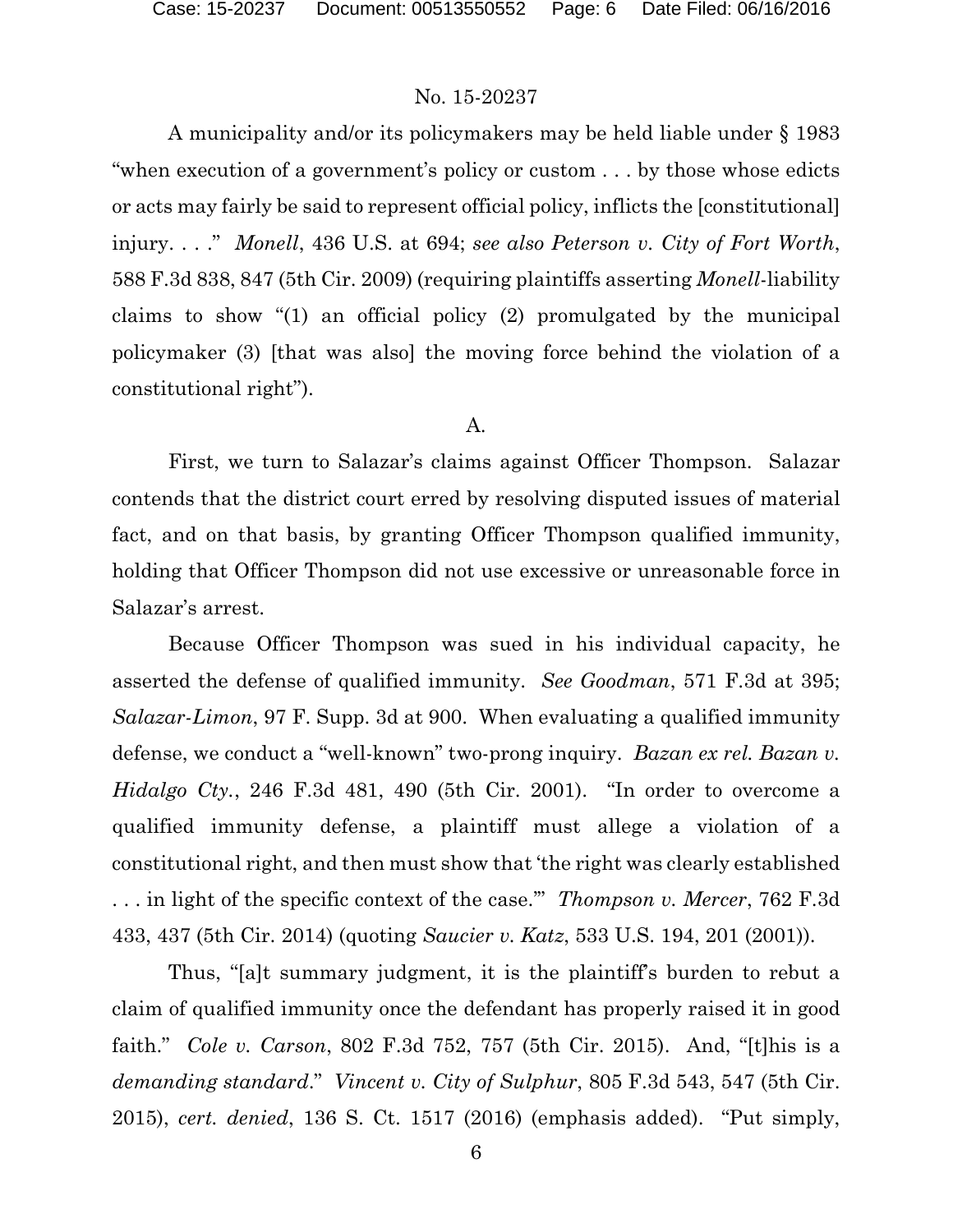qualified immunity protects 'all but the plainly incompetent or those who knowingly violate the law.'" *Id.* (quoting *Malley v. Briggs*, 475 U.S. 335, 341 (1986)).

Moreover, "[t]his burden is not satisfied with 'some metaphysical doubt as to the material facts,' by 'conclusory allegations,' by 'unsubstantiated assertions,' or by only a 'scintilla' of evidence." *Little v. Liquid Air Corp.*, 37 F.3d 1069, 1075 (5th Cir. 1994) (en banc) (citations omitted). And, although "[w]e resolve factual controversies in favor of the nonmoving party," we do so only "when there is an *actual controversy*, that is, when both parties have submitted evidence of contradictory facts." *Id.* (emphasis added). Accordingly, we do not, "in the absence of any proof, assume that the nonmoving party could or would prove the necessary facts" to survive summary judgment. *Id*. (citing *Lujan v. National Wildlife Federation*, 497 U.S. 871, 888 (1990)).

Turning to the constitutional claim here, Salazar contends that Officer Thompson violated his Fourth Amendment rights by applying excessive force during his arrest.

To establish a claim of excessive force under the Fourth Amendment, Salazar "must demonstrate: '(1) [an] injury, (2) which resulted directly and only from a use of force that was clearly excessive, and (3) the excessiveness of which was clearly unreasonable." *Deville*, 567 F.3d at 167 (quoting *Tarver v. City of Edna,* 410 F.3d 745, 751 (5th Cir. 2005)). "Excessive force claims are necessarily fact-intensive." *Id.*

"The '[u]se of deadly force is not unreasonable when an officer would have reason to believe the suspect poses a threat of serious harm to the officer or others.'" *Carnaby v. City of Houston*, 636 F.3d 183, 188 (5th Cir. 2011) (quoting *Mace v. City of Palestine*, 333 F.3d 621, 624 (5th Cir. 2003)). And, this "inquiry is confined to whether the [officer or another person] was in danger *at*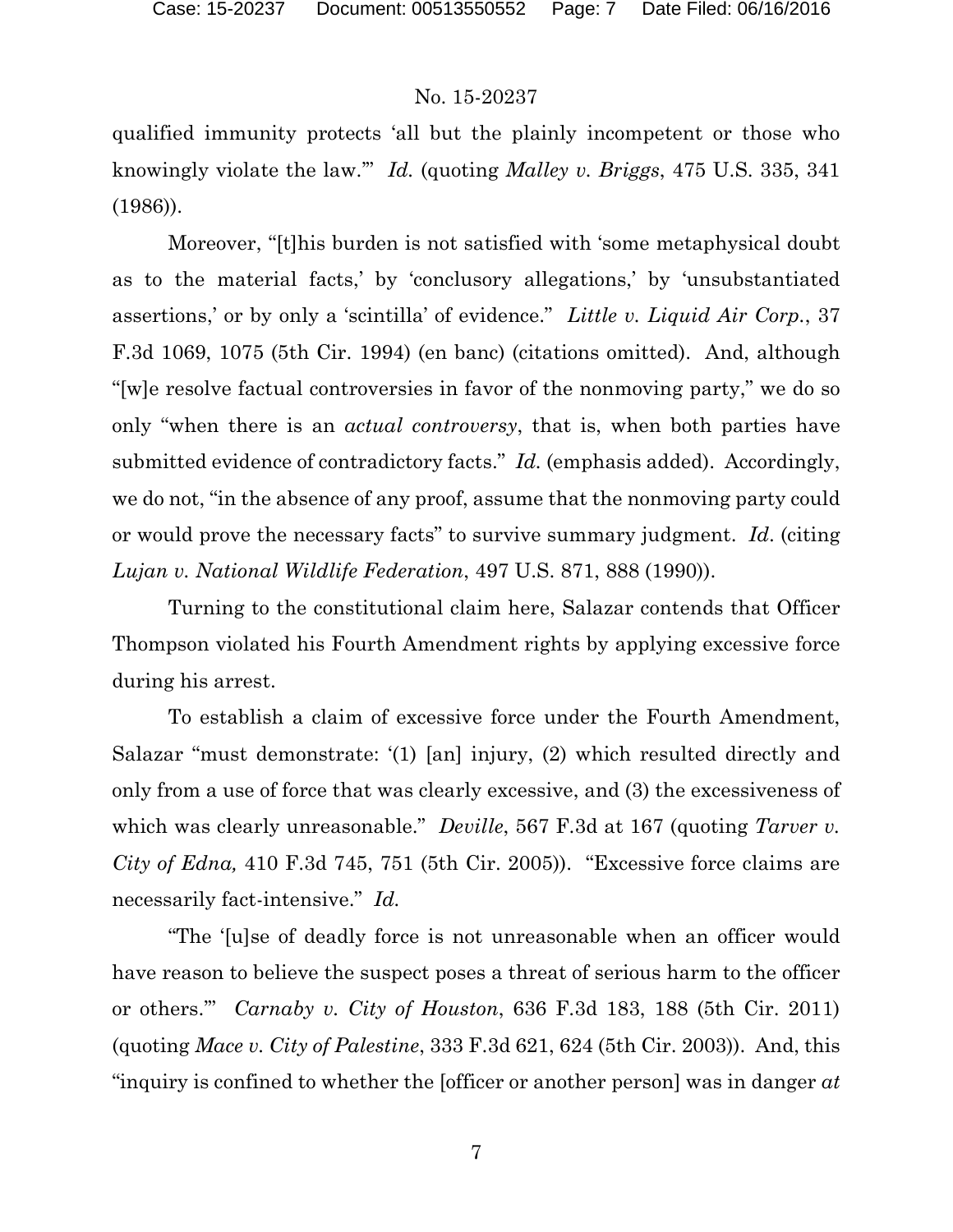## No. 15-20237

*the moment of the threat* that resulted in the [officer's use of deadly force]." *Rockwell v. Brown*, 664 F.3d 985, 993 (5th Cir. 2011) (citation omitted).

Salazar contends that the district court erred because it resolved disputed issues of material fact in Officer Thompson's favor. Specifically, Salazar asserts that the district court erred by finding that: 1) the highway was dimly lit; 2) Officer Thompson adequately warned Salazar prior to the shooting; 3) Salazar turned sharply towards Thompson; and 4) Salazar reached for his waistband, making threatening movements with his hands.

Of the four issues, only one need be addressed—whether Salazar reached for his waistband before being shot. Unless Salazar has presented competent summary judgment evidence that he did not reach toward his waistband (for what Officer Thompson perceived to be a weapon), Officer Thompson's decision to shoot was not a use of unreasonable or excessive deadly force.[4](#page-7-0) 

Here, the record evidence shows that Officer Thompson testified that: 1) he saw Salazar reach for his waistband; 2) his view of Salazar's waistband was obscured (either by Salazar's low-hanging shirt, the angle at which Salazar turned, or some combination of the two); and 3) he perceived Salazar's movements to be consistent with those of an arrestee reaching for a concealed weapon. In the proceedings before the district court, however, Salazar did not

<span id="page-7-0"></span><sup>4</sup> *See Deville*, 567 F.3d at 167 (we must "consider . . . 'the severity of the crime at issue, whether the suspect poses an *immediate threat* to the safety of the officers or others, and whether he is actively resisting arrest or attempting to evade arrest by flight.'") (emphasis added) (citing *Graham*, 490 U.S. at 396); *Carnaby*, 636 F.3d at 188 ("The '[u]se of deadly force is not unreasonable when an officer would have reason to believe the suspect poses a threat of serious harm to the officer or others.'") (citation omitted); *Rockwell*, 664 F.3d at 993 ("The excessive force inquiry is confined to whether the [officer or another person] was in danger *at the moment of the threat* that resulted in the [officer's use of deadly force].") (citation omitted); *Manis v. Lawson*, 585 F.3d 839, 844 (5th Cir. 2009) ("This court has found an officer's use of deadly force to be reasonable when a suspect moves out of the officer's line of sight such that the officer could reasonably believe the suspect was reaching for a weapon.") (citations omitted); *see also Ontiveros v. City of Rosenberg, Tex.*, 564 F.3d 379, 385 (5th Cir. 2009); *Reese v. Anderson*, 926 F.2d 494, 501 (5th Cir. 1991); *Young v. City of Killeen, TX*, 775 F.2d 1349, 1352–53 (5th Cir. 1985).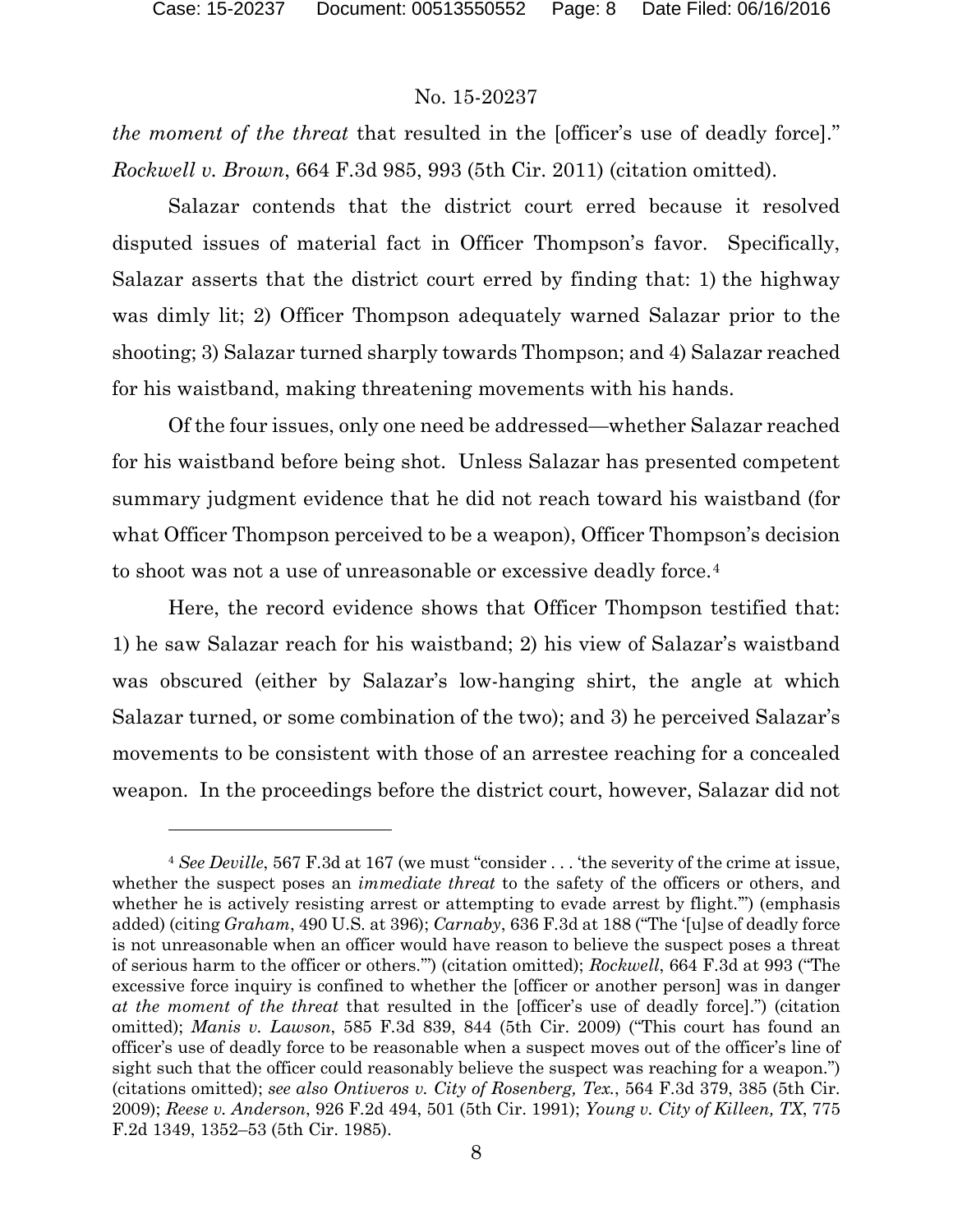deny reaching for his waistband;<sup>[5](#page-8-0)</sup> nor has he submitted any other controverting evidence in this regard. To the point, Salazar has not presented *any* competent summary judgment evidence to controvert or challenge Officer Thompson's testimony noted above. And, in the absence of such controverting evidence, we cannot assume that Salazar "could or would prove the necessary facts" to survive summary judgment. *Little*, 37 F.3d at 1075 (citing *Lujan*, 497 U.S. at 888).

Thus, based on our precedent and the undisputed facts, considering the totality of the circumstances—which include Salazar's resistance, intoxication, his disregard for Officer Thompson's orders, the threat he and the other three men in his truck posed while unrestrained, and Salazar's actions leading up to the shooting (including suddenly *reaching towards his waistband*)—it seems clear that it was not unreasonable for an officer in Officer Thompson's position to perceive Salazar's actions to be an *immediate* threat to his safety.[6](#page-8-1) And, it follows that it was not "clearly excessive" or "unreasonable" for Officer Thompson to use deadly force in the manner he did to protect himself in such circumstances.[7](#page-8-2)

l

<span id="page-8-0"></span><sup>5</sup> *See Salazar-Limon*, 97 F. Supp. 3d at 906 ("uncontroverted record evidence shows that Salazar . . . reached for his waistband before Thompson fired"); *id.* at 906–07 ("undisputed summary judgment evidence shows that: . . . as [Salazar] walked away from Officer Thompson toward his own truck, he reached toward his waistband").

<span id="page-8-1"></span><sup>6</sup> Furthermore, we note that, in the context of the facts of this case, it is immaterial whether Salazar turned left, right, or at all before being shot. Specifically, we have never required officers to wait until a defendant turns towards them, with weapon in hand, before applying deadly force to ensure their safety. *See, e.g.*, *Manis*, 585 F.3d at 844 ("This court has found an officer's use of deadly force to be reasonable when a suspect moves out of the officer's line of sight such that the officer could reasonably believe the suspect was reaching for a weapon." (collecting cases)); *Mendez v. Poitevent*, No. 15-50790, \_\_\_ F.3d \_\_\_, 2016 WL 2957851 at \* (May 19, 2016) (qualified immunity applies to shooting of fleeing suspect who had physically clashed with officer leaving officer disoriented and with impaired vision); *Colston v. Barnhart*, 130 F.3d 96, 99 (5th Cir. 1997) (qualified immunity applies to shooting without warning after suspect struggled with two officers knocking them to the ground while resisting arrest).

<span id="page-8-2"></span><sup>7</sup> *See* cases cited *supra* note 4.